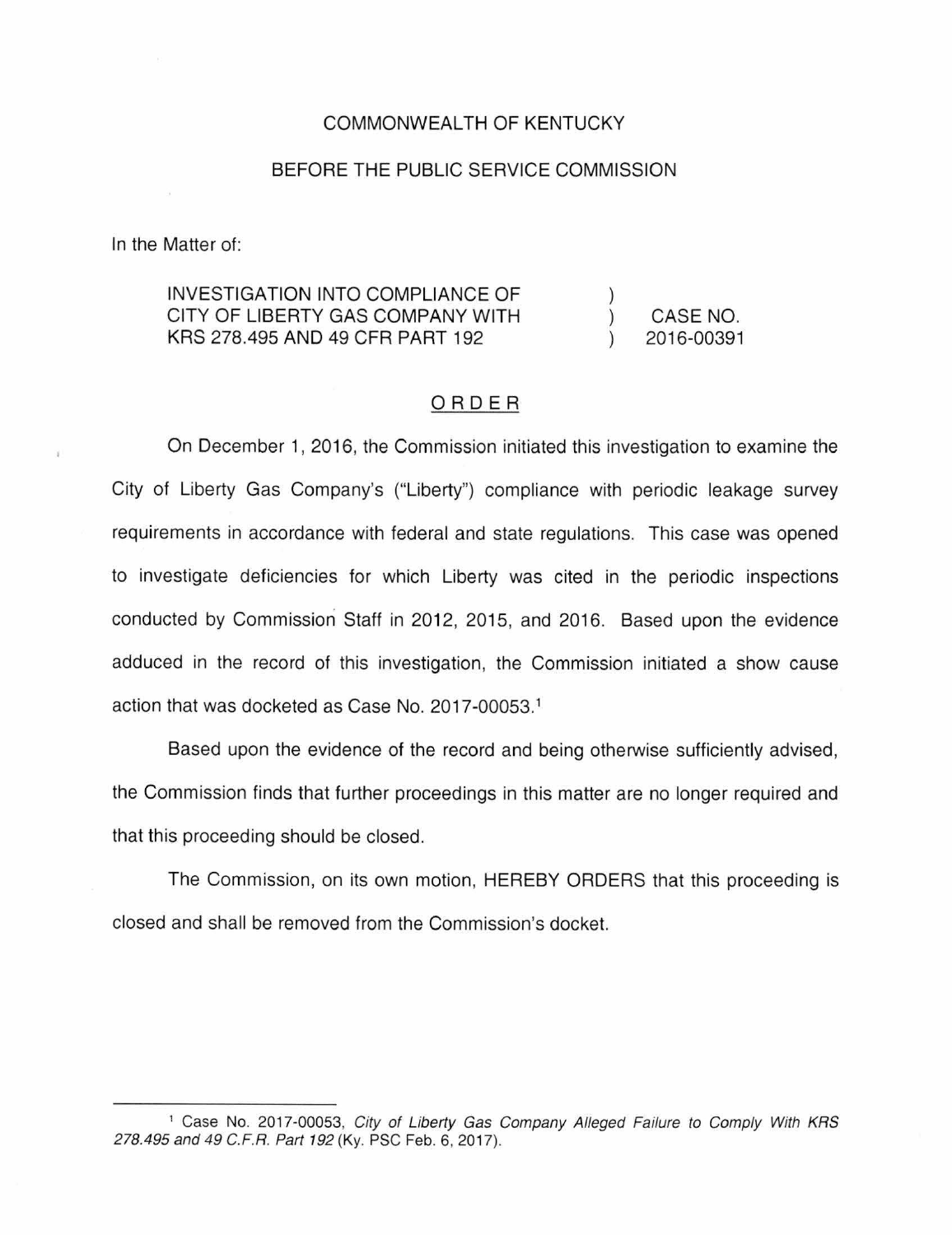By the Commission



**ATTEST:** atherry K Executive Director

Case No. 2016-00391